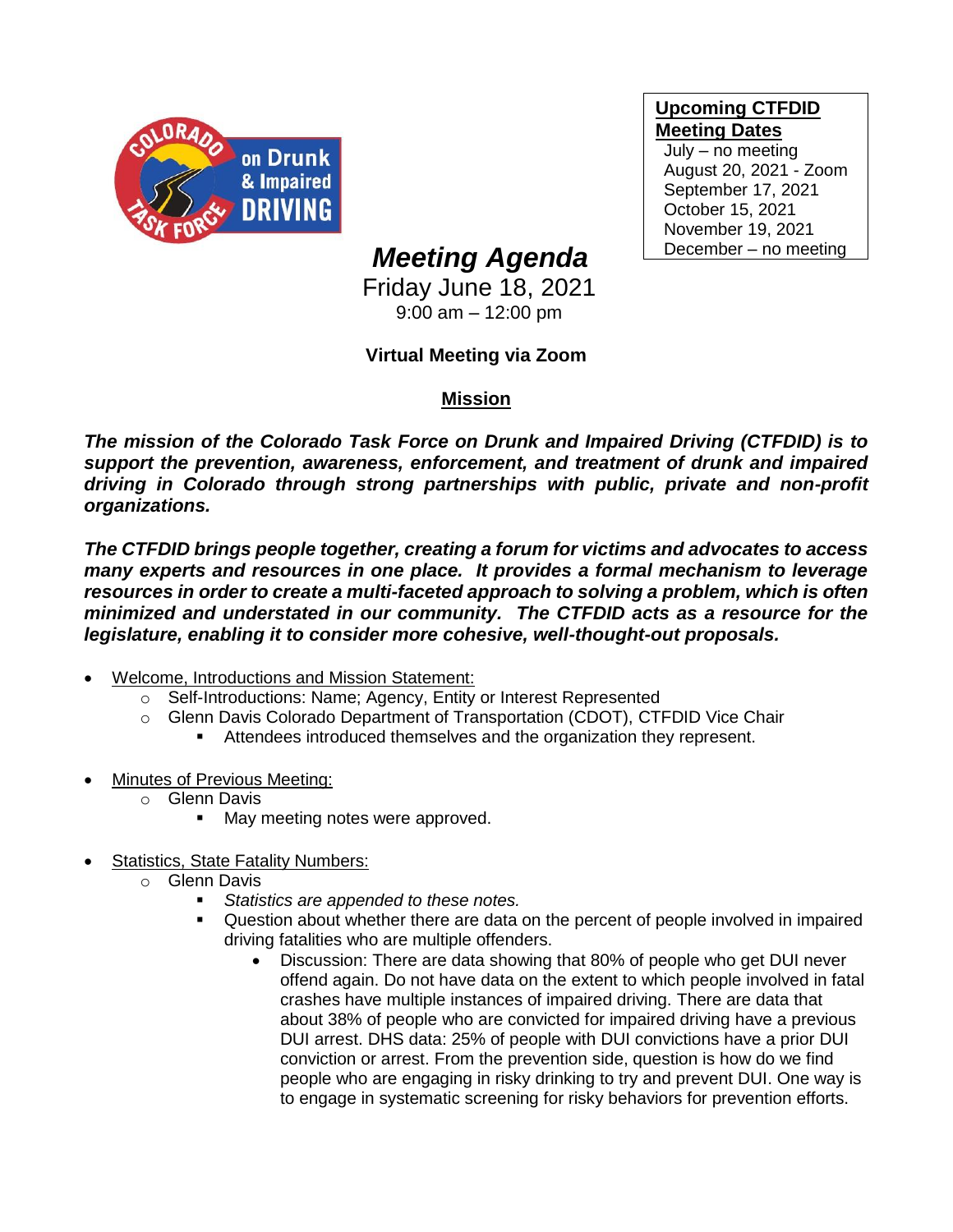Other options are change social norms around binge drinking, reduce BAC to .05.

- Link to Colorado Ignition Interlock Evaluation report (2018) that includes data on recidivism: [https://drive.google.com/file/d/1d\\_3WLjlkBBJECMsHGz3BuNrghAdOZPHi/vie](https://drive.google.com/file/d/1d_3WLjlkBBJECMsHGz3BuNrghAdOZPHi/view) [w](https://drive.google.com/file/d/1d_3WLjlkBBJECMsHGz3BuNrghAdOZPHi/view)
- Link to a meta-analysis of the DUI recidivism literature: <https://www.tandfonline.com/doi/full/10.3109/00952990.2014.966199>
- Legislation:
	- o Glenn Davis, Fran Lanzer: Executive Director of MADD Colorado
		- CTFDID bill tracker: [https://coloradocapitolwatch.com/bill](https://urldefense.com/v3/__https:/coloradocapitolwatch.com/bill-analysis/6215/2021/0/__;!!PUG2raq7KiCZwBk!IQrTk8HzA_jb86M4wO5o7uLZlLbtAhjgGXSVcdTU8l46hzmmnFjPFY751aa6Adr2KVl6ng$)[analysis/6215/2021/0/](https://urldefense.com/v3/__https:/coloradocapitolwatch.com/bill-analysis/6215/2021/0/__;!!PUG2raq7KiCZwBk!IQrTk8HzA_jb86M4wO5o7uLZlLbtAhjgGXSVcdTU8l46hzmmnFjPFY751aa6Adr2KVl6ng$)
		- Bills of note:
			- HB 21-1317<https://leg.colorado.gov/bills/hb21-1317>
				- o Passed. Dedicates \$2million in marijuana cash tax funds to CDOT to support enforcement; without funding, it is difficult to do enforcement.
				- o CDOT thanks MADD Colorado and the Marijuana Industry Group who championed this effort. Thanks to Amy Atwood, a lobbyist who helped in these efforts.
				- $\circ$  This is a one-year fix so we will need to come back to the legislature next year to try to make it permanent. It will be important to make sure the funding is exhausted in order to show how much it is needed every year. CDOT is looking to start pushing it out over Labor Day.
				- $\circ$  The bill was designed to try to tighten up some areas around use of medical marijuana for people 18-20 years old.
			- SB 21-271<https://leg.colorado.gov/bills/sb21-271>
				- o Colorado Commission on Criminal and Juvenile Justice was commissioned to look at reforming sentencing laws to simplify and clarify these laws. Creates two new felony charges: Vehicular Homicide DWAI and Vehicular Assault DWAI.
			- SB 21-292 provided funding for victims of crimes.
			- HB21-1314; Mike Honn did a lot of work on this bill. Focuses on nondriving suspensions. License revocations should be related to safety offenses; administrative revocations will be removed. Added DUI reinstatement fee increase – from \$95 to \$120. This helps fund the ignition interlock program.
				- o We have over 33,000 active interlocks in Colorado.
			- HB21-1315 eliminated some fees assessed to juvenile offenders, including those who commit DUI. Amended to include funding from marijuana tax cash funds to support victims of crime.
- State of the State of Continuous Alcohol Monitoring in Colorado:
	- o Bret Wilday & Stacy Haveman; SCRAM Monitoring Systems [\(www.scramsystems.com\)](http://www.scramsystems.com/)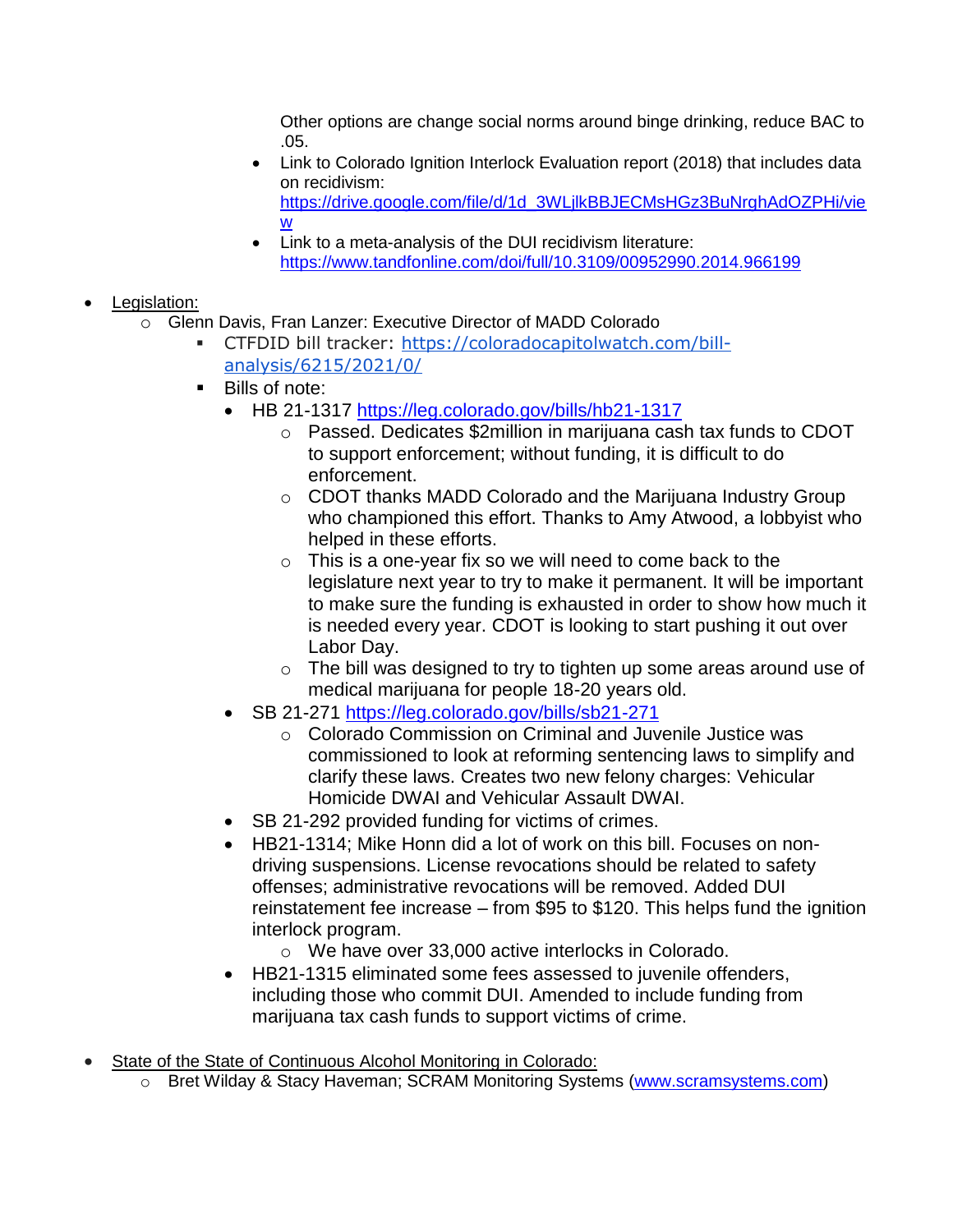- Provided an update to CTFDID members and Representatives on the role of Continuous Alcohol Monitoring in Colorado, Program Models, and the positive impact on behavior change for impaired drivers.
- *Presentation is appended to these notes.*
- Impaired Driving Enforcement Updates:
	- o Enforcement Period Changes:
		- July 4th Weekend 7/2-5/2021 (Federally Funded Agencies Only)<br>■ Summer Strikeout 7/16-19/2021 (Federally Funded Agencies Only
		- Summer Strikeout 7/16-19/2021 (Federally Funded Agencies Only)
		- **EXECT:** Labor Day Crackdown 8/18-9/6/2021 (Full State and Federally Funded)
- National Highway Traffic Safety Administration (NHTSA) Update:
	- o Joe Livingston: NHTSA Region 8 was unable to attend. Glenn Davis, from CDOT, provided the update as provided by NHTSA; Mr. Davis does not represent NHTSA.
		- NHTSA is doing two 4th of July Impaired Driving Enforcement Campaigns:
			- [Buzzed Driving is Drunk Driving](https://urldefense.com/v3/__https:/www.trafficsafetymarketing.gov/get-materials/drunk-driving/buzzed-driving-drunk-driving/4th-july-buzzed-driving__;!!PUG2raq7KiCZwBk!MWfGg3fWefeNQYtXZuOsR20gFh0NrO3tcVtxl8Y1oN0T-U8-jCi1ph0aiPU5dzSKIOEn$)
			- [Drive Sober or Get Pulled Over](https://urldefense.com/v3/__https:/www.trafficsafetymarketing.gov/get-materials/drunk-driving/drive-sober-or-get-pulled-over/4th-july-drive-sober__;!!PUG2raq7KiCZwBk!MWfGg3fWefeNQYtXZuOsR20gFh0NrO3tcVtxl8Y1oN0T-U8-jCi1ph0aiPU5d1vxZn6H$)
		- **•** Federal Legislative Update:
			- NHTSA is closely following legislation that is moving through both the house and senate (separate bills) for the next surface transportation authorization that guide NHTSA's fiscal and strategic priorities for the next five years. The senate bill is found at: [https://www.congress.gov/117/bills/s2016/BILLS-](https://urldefense.com/v3/__https:/www.congress.gov/117/bills/s2016/BILLS-117s2016is.pdf__;!!PUG2raq7KiCZwBk!MWfGg3fWefeNQYtXZuOsR20gFh0NrO3tcVtxl8Y1oN0T-U8-jCi1ph0aiPU5d0dpUkFh$)[117s2016is.pdf](https://urldefense.com/v3/__https:/www.congress.gov/117/bills/s2016/BILLS-117s2016is.pdf__;!!PUG2raq7KiCZwBk!MWfGg3fWefeNQYtXZuOsR20gFh0NrO3tcVtxl8Y1oN0T-U8-jCi1ph0aiPU5d0dpUkFh$) and the house bill

at [https://transportation.house.gov/imo/media/doc/INVEST%20Act\\_signed.pdf](https://urldefense.com/v3/__https:/gcc02.safelinks.protection.outlook.com/?url=https*3A*2F*2Ftransportation.house.gov*2Fimo*2Fmedia*2Fdoc*2FINVEST*2520Act_signed.pdf&data=04*7C01*7Cjoseph.livingston*40dot.gov*7C4df8995ac63a4fcb8d1b08d929cedcf2*7Cc4cd245b44f04395a1aa3848d258f78b*7C0*7C0*7C637586790714976340*7CUnknown*7CTWFpbGZsb3d8eyJWIjoiMC4wLjAwMDAiLCJQIjoiV2luMzIiLCJBTiI6Ik1haWwiLCJXVCI6Mn0*3D*7C1000&sdata=WfQP9P0OGD*2ByvlG8YF64p86cqODjqnZIngHwzxPJdS0*3D&reserved=0__;JSUlJSUlJSUlJSUlJSUlJSUlJSUlJQ!!PUG2raq7KiCZwBk!MWfGg3fWefeNQYtXZuOsR20gFh0NrO3tcVtxl8Y1oN0T-U8-jCi1ph0aiPU5d0mHcpec$)

- o A few impaired driving related highlights in the draft bills:
	- Require States that have legalized marijuana to consider additional programs to educate drivers on the risks associated with marijuana-impaired driving.
	- **Expand the use of penalty funds for States that have not** enacted or are not enforcing open container laws
	- Expand the use of penalty funds for States that have not enacted or are not enforcing a repeat intoxicated driver law to include multiple-substance impaired driving countermeasures, rather than only alcohol-impaired countermeasures
	- Develop recommendations on ways to improve access to marijuana samples and strains for scientific researchers studying impairment while driving under the influence of marijuana
	- Study states' reporting of alcohol-impaired driving arrest and citation results into federal databases and to make recommendations for improving data reporting
- Media Relations & Significant Upcoming Events:
	- o Sam Cole, CDOT
		- **EXECOMMUNICATEDE EXECTS** CONTINUE about enforcement periods even if there are fewer law enforcement agencies involved in enforcement due to funding challenges.
		- Click it or Ticket was for a two-week period in May. This year there were 3,000 citations issues. 2 years ago (2019), there were 8,000 citations issued. Buckling up rates have dropped over last few years; the reduction in citations issued is more a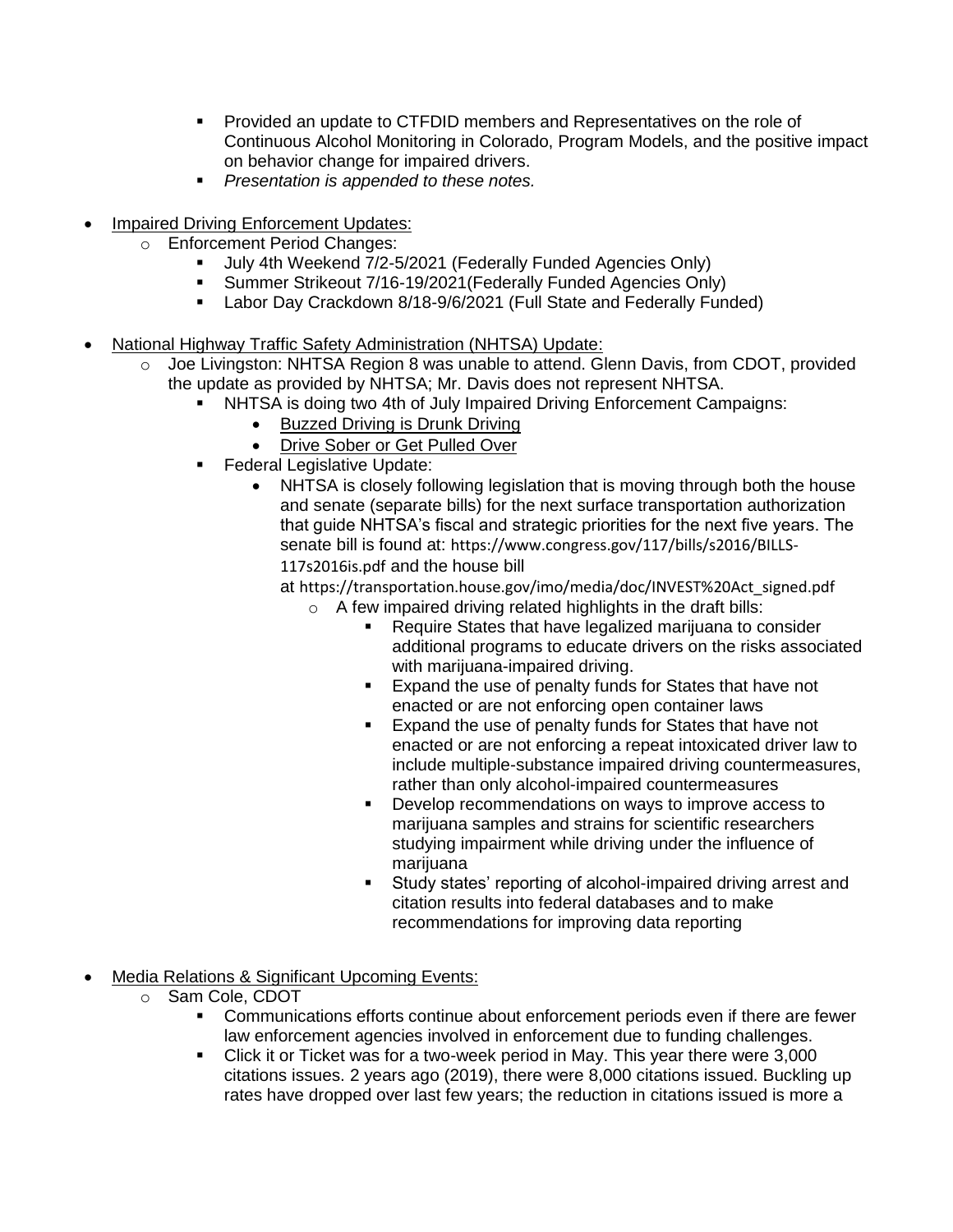reflection of fewer law enforcement officers during enforcement periods than an increase in seatbelt use.

- Over summer CDOT is working with some bars to have temporary photo booths installed that will allow people to take photos of themselves. The last photo on the strip will show bars in front of the person and a prison number on them to remind everyone that drinking and driving can lead to prison.
- For Memorial Day enforcement period we had about the same number of arrests as last year.
- CTFDID Updates:
	- o Open Representative Position on CTFDID; Glenn Davis, CDOT:
		- A person under twenty-four years of age who is enrolled in a secondary or postsecondary school
		- **Contact Glenn Davis CDOT for details**
	- o Annual Report; Tricia Miller, Colorado State Patrol, Secretary to the Task Force:
		- This is being sent out for professional design and printing to try to get more attention on the report this year. It is with the designers now.
- Public Comment/Lightning Round Update:
	- o Glenn Davis, CTFDID Vice Chair
		- Fran Lanzer, MADD. Will try to get state legislators to August meeting. Law Enforcement Champion Awards will be 9/29 at Denver Aquarium. Federal government is going to begin a rule-making process to look at what technology would be best to require in cars to prevent impaired driving. Through committee markup – Senate version is RIDE Act; House version is HALT Act. Walk like MADD will be back in person, also live streamed.
		- Crystal Soderman, DOR. 945 expressed consents for May; of those 543 were refusals. That is very high. Ramifications of refusing to consent to either breath or blood test comes with mandatory 2-yr interlock and they are considered persistent drunk driver. There is a hearing and if the officer doesn't show up, the case is thrown out. The lag time for blood toxicology report averages 60 days, but sometimes 6-9 months.
			- SFST is voluntary. Breath test is voluntary. Post-arrest you are required to take breath or blood test. That is where we hit expressed consent.
		- Paul Aylmer, Epic Catering. Bars and restaurants are back in full force.
		- Bradley Truman, MIG. Highlighted hourly trends in impaired fatalities from 8:00 pm on, suspected impairment in fatalities is 50% or higher.
		- Allison Rosenthal, CDPS. Provided a link to a survey about their report findings.
		- Vito Montone, ONUS. Revising ONUS model to be more attractive to advertisers/sponsors and how we can revive more sustainable recovery for restaurant and bar industry. Announcements coming soon.
		- Ed Wood. Working with CMV to revise driver handbook:
			- Including more info on marijuana and poly-drug impairment
			- Drawing a bright line about DUI being based upon evaluation of behavior; not just lab results.
			- Drivers are routinely convicted of impaired driving regardless of drug levels in system trying to reduce incentive to refuse consent.
		- **■** Mark Hunt, CDOT. Over 90% of agencies Mark works with do DUI enforcement conduct the work after 8:00 pm to 2:00-3:00 am.